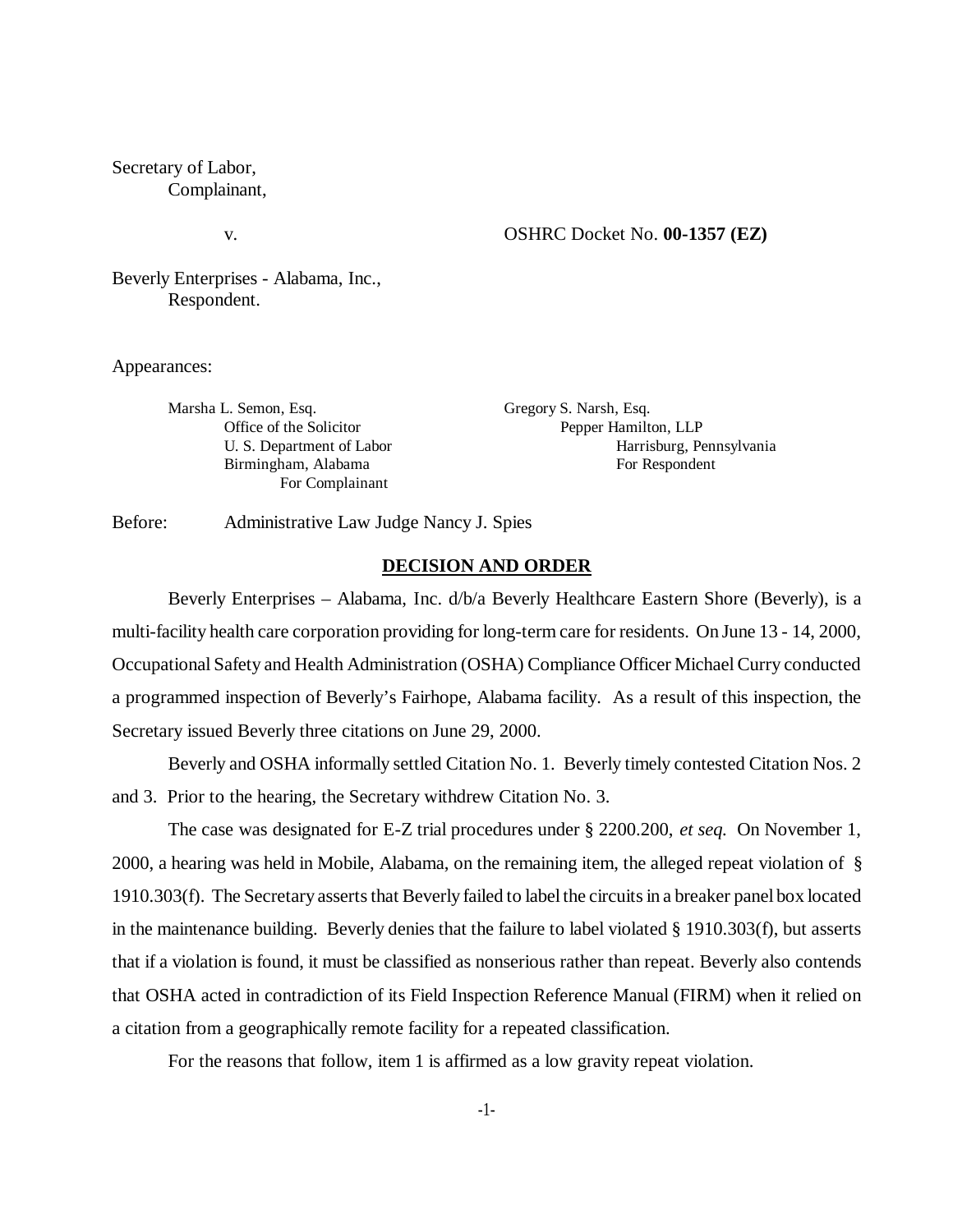### **BACKGROUND**

Beverly operates a 130-bed nursing home in Fairhope, Alabama. Its facility has three buildings: the main building and two smaller buildings. The maintenance shop, which is one of the smaller buildings, measures approximately 12 feet by 24 feet (Tr. 65). The shop houses general maintenance materials and tools, some hazardous materials (such as paint), storage lockers, a work bench, and a desk (Tr. 67, 86). It serves as the work space for Kelly Davis, who has been the maintenance supervisor for Beverly for the past six years (Tr. 60). Kelly is responsible for maintenance and the day-to-day operations of the physical plant. At the time of the inspection, Davis had an assistant working with him (Tr. 70).

Davis accompanied Curry during the inspection of the maintenance shop. Curry testified that the door to the shop was not locked when they entered (Tr. 16). Curry inspected the circuit breaker panel box located by the left-hand door of the shop and found that the circuit breakers were not labeled (Exhs. C-1, C-2, Tr. 16). The breaker panel box controlled only the electricity for the maintenance shop. The shop used electricity for lights, heating and air-conditioning, and to power equipment, such as drills, saws, and sanders (Tr. 20, 69). Davis repaired furniture, small appliances, plumbing fixtures and performed other general maintenance in the shop (Tr. 83). When Curry pointed out that there were no labels by the circuit breakers in the panel box, Davis immediately labeled them (Tr. 20).

# **DISCUSSION**

In order to establish a violation of an occupational safety or health standard, the Secretary has the burden of proving: (a) the applicability of the cited standard, (b) the employer's noncompliance with the standard's terms, (c) employee access to the violative conditions, and (d) the employer's actual or constructive knowledge of the violation (*i.e.,* the employer either knew, or with the exercise of reasonable diligence could have known, of the violative conditions).

*Atlantic Battery Co.,* 16 BNA OSHC 2131, 2138 (No. 90-1747, 1994).

#### **Alleged Repeat Violation of § 1910.303(f)**

The Secretary asserts that Beverly violated the requirements of the second sentence of § 1910.303(f). The standard provides (emphasis added):

*Identification of disconnecting means and circuits.* Each disconnecting means required by this subpart for motors and appliances shall be legibly marked to indicate its purpose, unless located and arranged so the purpose is evidence. Each service, feeder, and branch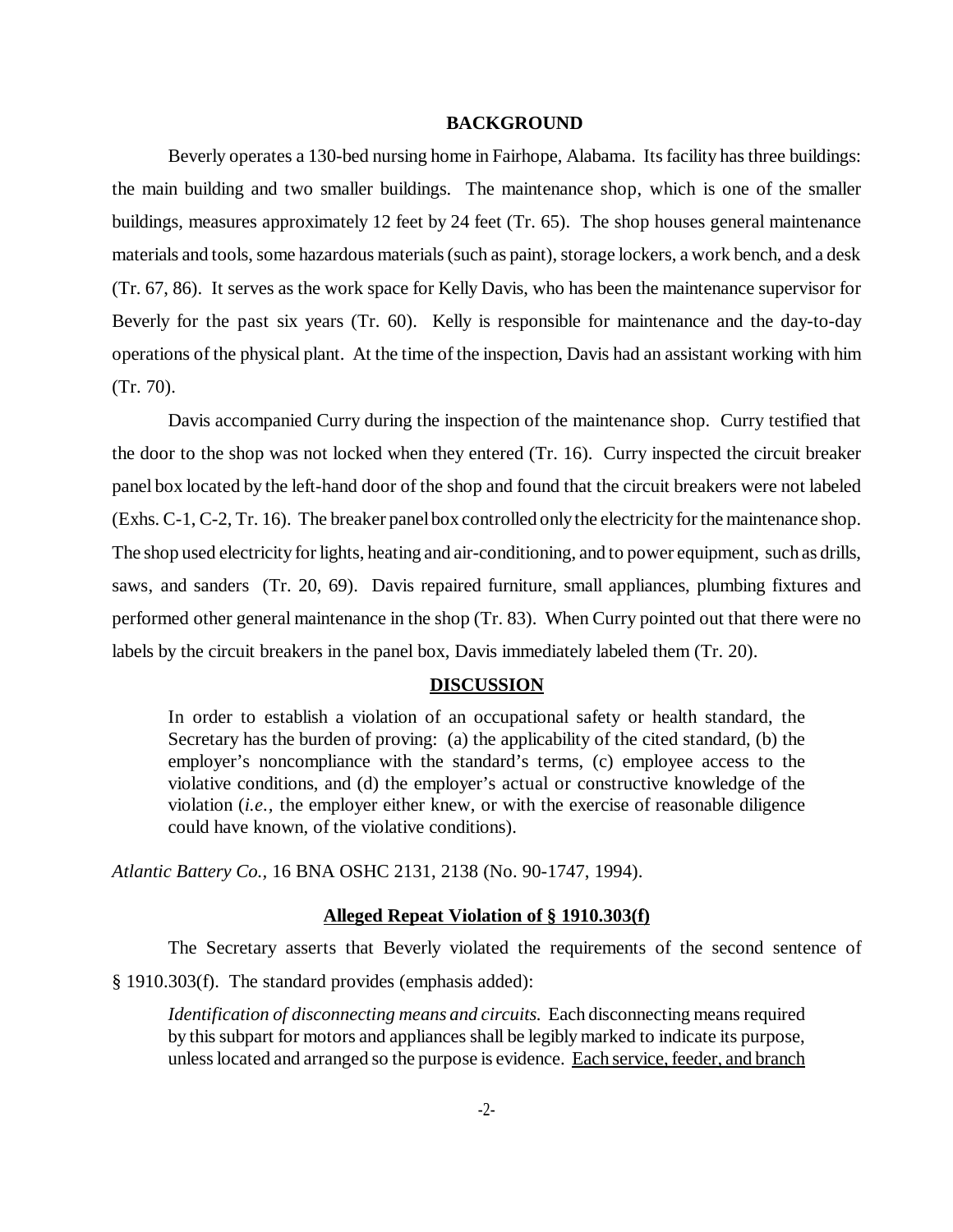circuit, at its disconnecting means or overcurrent device, shall be legibly marked to indicate its purpose, unless located and arranged so the purpose is evident. These markings shall be of sufficient durability to withstand the environment involved.

The purpose of the circuit breakers was not obvious from their location on the panel box. Davis testified that although the circuit breakers were not labeled, he personally knew which breakers controlled which circuits (Tr. 70). Personal knowledge is not a substitute for the written identification required to facilitate quick and correct disconnects in the event of an emergency or if a repair must be made. Davis was not the only employee who might have to disconnect an electrical circuit at the panel box. At the time of the inspection, both Davis and his assistant worked in the shop and had access to the panel (Tr. 21, 70). Davis described a time when he took a sabbatical. Others may have come into the shop or been made responsible for repairing the equipment. Finally, the only person who knew which breakers went to which circuits may have been the one injured and the one in need of an immediate disconnect from the electricity. The purpose of the circuit breakers should have been immediately evident through labeling or location, and they were not.

It is not significant that there was an additional disconnecting means at the primary feeder in the main facility about 30 feet from the shop (Tr. 81). The quickest and closest location to cut the power to anything in the shop was the shop breaker panel (Tr. 83-84). To avoid confusion and mistake the standard requires that all, not merely one, of the disconnecting means for electrical current be labeled. The fact that the circuits were unlabeled was obvious. The knowledge of maintenance supervisor Davis that they were unlabeled is properly imputed to Beverly. *Superior Electric Co.,* 17 BNA OSHC 1635, 1637 (No. 91-1597, 1996).

The violation of § 1910.303(f) is affirmed.

### **Repeat Classification**

Under the Commission's long stated test, a repeat violation under  $\S 17(a)$  of the Act occurs if the Secretary shows "a Commission final order against the same employer for a substantially similar violation." *Potlatch Corporation,* 7 BNA OSHC 1061, 1063 (NO. 16183, 1979). On February 23, 1999, the Secretary issued Beverly Enterprises – Pennsylvania, Inc., in Uniontown, Pennsylvania, a oneitem, other-than-serious citation, for violation of § 1910.303(f) (Exh. C-3). The Secretary submitted the signed abatement document which sufficiently establishes that Beverly did not contest the violation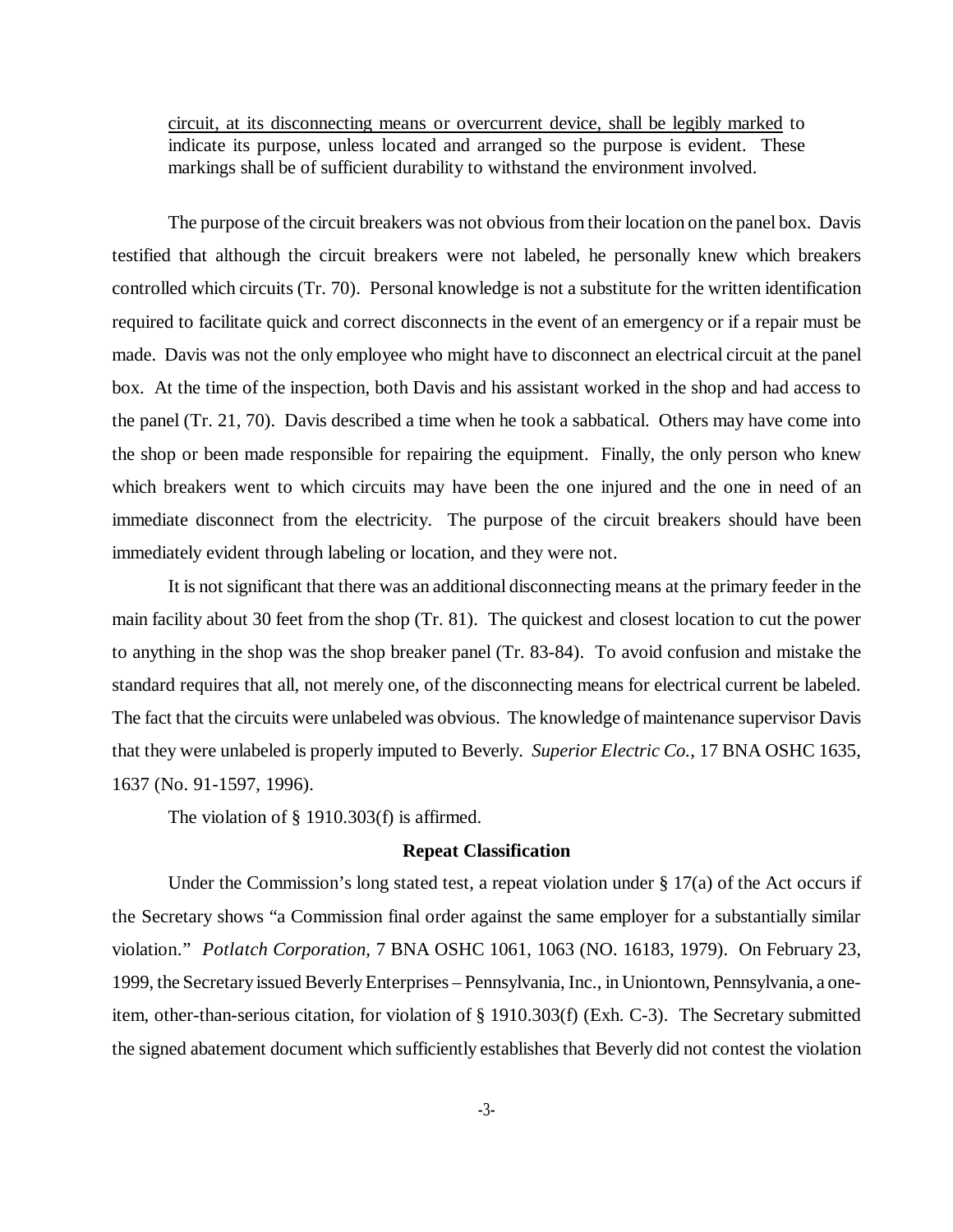and that it is a final order of the Commission (Exh. C-3, p. 7). For purposes of this case, Beverly does not assert that the two facilities are other than the same employer.

Were the violations substantially similar? When the violated standard is specific rather than general, the Secretary may establish a prima facie case of substantial similarity if the final order alleged a failure to comply with the same standard. Beverly is incorrect in its suggestion that § 1910.303(f) is a general standard because it may apply to different types of disconnecting means and circuits. The breath of a standard's application does not determine whether it is general or specific. A standard is considered specific when it contains "explicit, unambiguous safety precautions that employers must take in specific situations." *Corbesco Inc. v. Dole*, 926 F.2d 422, 427 (5th Cir. 1991). Section 1910.303(f) is a specific standard, and Beverly violated that standard twice. The Secretary established her prima facie case of substantial similarity.

The burden shifts to the employer to rebut that showing. *Monitor Constr. Co.* 16 BNA OSHC 1589, 1594 (No. 91-1807, 1994) (citing *Potlatch)* (even though the two standards addressed falls into openings, falling into a manhole when its cover breaks differs from the hazard of stumbling into a beam). The courts do not limit the concept of repeated violations to factually identical occurrences, however. *J. L. Foti Construction v. OSHRC*, 687 F. 2d 853, 856 (6<sup>th</sup> Cir. 1982). Similarity includes consideration of factors such as the obviousness of the hazard, the abatement required, and the actual hazard posed. Such things as "geographical proximity of the violations, the commonality of supervisory control over the violative condition, and the time lapse between the violations bear only on the size of the penalty to be assessed, not on the 'repeated' character of the infractions." *Id*. at 875.

The Eleventh Circuit found a violation to be repeated "if  $(1)$  the same standard has been violated more than once and (2) there is a 'substantial similarity of violative elements' between the current and prior violations." *D & S Grading Co., Inc. v. Secretary of Labor, 899 F. 2d 1145 (11<sup>th</sup> Cir. 1990)* (repeat violations supported by same violative elements in the nature of conditions and hazards of caveins). The Commission holds that the "principal factor to be considered in determining whether a violation is repeated is whether the prior and instant violations resulted in substantially similar hazards." *Stone Container Corp.,* 14 BNA OSHC 1757, 1762 (No. 88-310, 1990) (citations which involved the same standard and applied to similar conditions of exposure and similar falls are repeat); *Hudson Wood*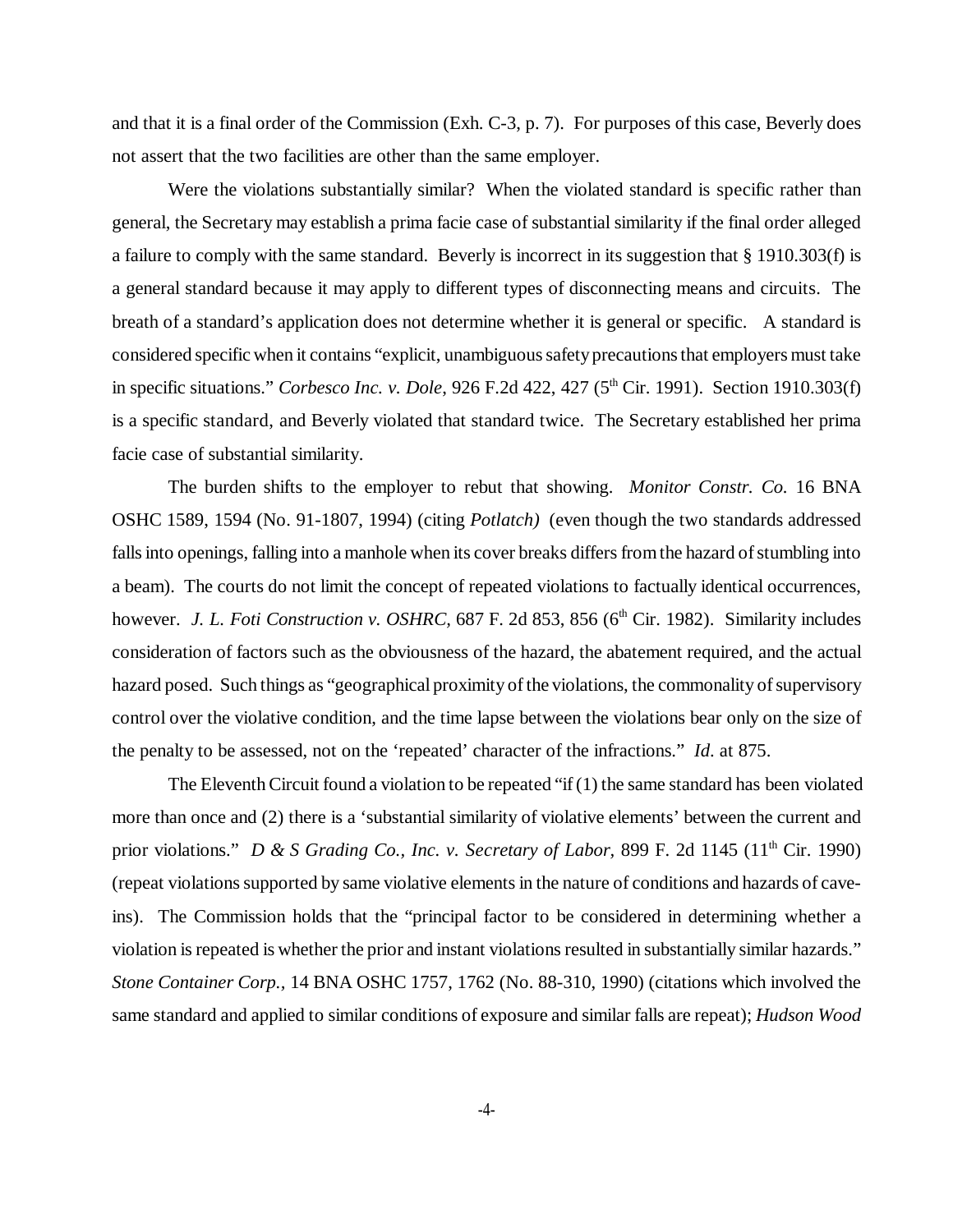*Recycling, Inc.,* 17 BNA OSHC 1635 (No. 91-1597, 1996) (prior violation for failure to have midrail was substantially similar to failure to have guardrail).

Beverly emphasizes that § 1910.303(f) contains two sentences and that the previous and current violations were predicated on different sentences. The prior Pennsylvania violation applied to the first sentence, which requires an employer to mark the disconnecting means for motors and appliances. The Secretary found that Beverly had not marked three disconnect boxes for exhaust fans and appliances in the kitchen area (Exh R-2). The three disconnect boxes were next to each other on the wall, with nothing to indicate which box controlled which equipment. The current Alabama violation referred to the second sentence requiring an employer to mark the branch circuits at the disconnecting means or the breaker panel in the maintenance shop. The panel box contained four 215- to 230-volt circuits and three 110-volt circuit breakers (Exh. C-2; Tr. 69, 82, 76). Even if all the breakers were not active, someone unfamiliar with the wiring in the shop would not know this.

Both sentences of the standard require labels to identify the purpose of the disconnecting means. Both violative conditions relate to the electrical hazard in the same way, *i.e.,* employees will not know which cutoff devices control which circuits, thus delaying disconnects from the electricity in case of emergency or for maintenance. For example, an employee could be injured while repairing equipment, an employee might restart a machine that was being repaired, or a helper might mistake which circuit controlled the equipment that was to be repaired. Despite Beverly's argument that a disconnect box and a circuit breaker panel are not identical, they both perform the same function of disconnecting electrical power from specific circuits.

Violations of either sentence of the standard could result in employee exposure to shock, electrocution, burns or other injury. Employees must be able to see the exact method to disconnect the electricity in order to lessen or avoid these hazards. Regardless of the location of the disconnecting means, kitchen area disconnect boxes or maintenance shop circuit breakers, the two hazards are substantially similar.

In addition to similar hazards, these two violations have the same means of abatement: labeling the disconnect. *See Centex-Rooney Construction Co.,* 16 BNA OSHC 2127 (No. 92-0851, 1994) (hazards and means of abatement were the same in both citations and violations were repeated). The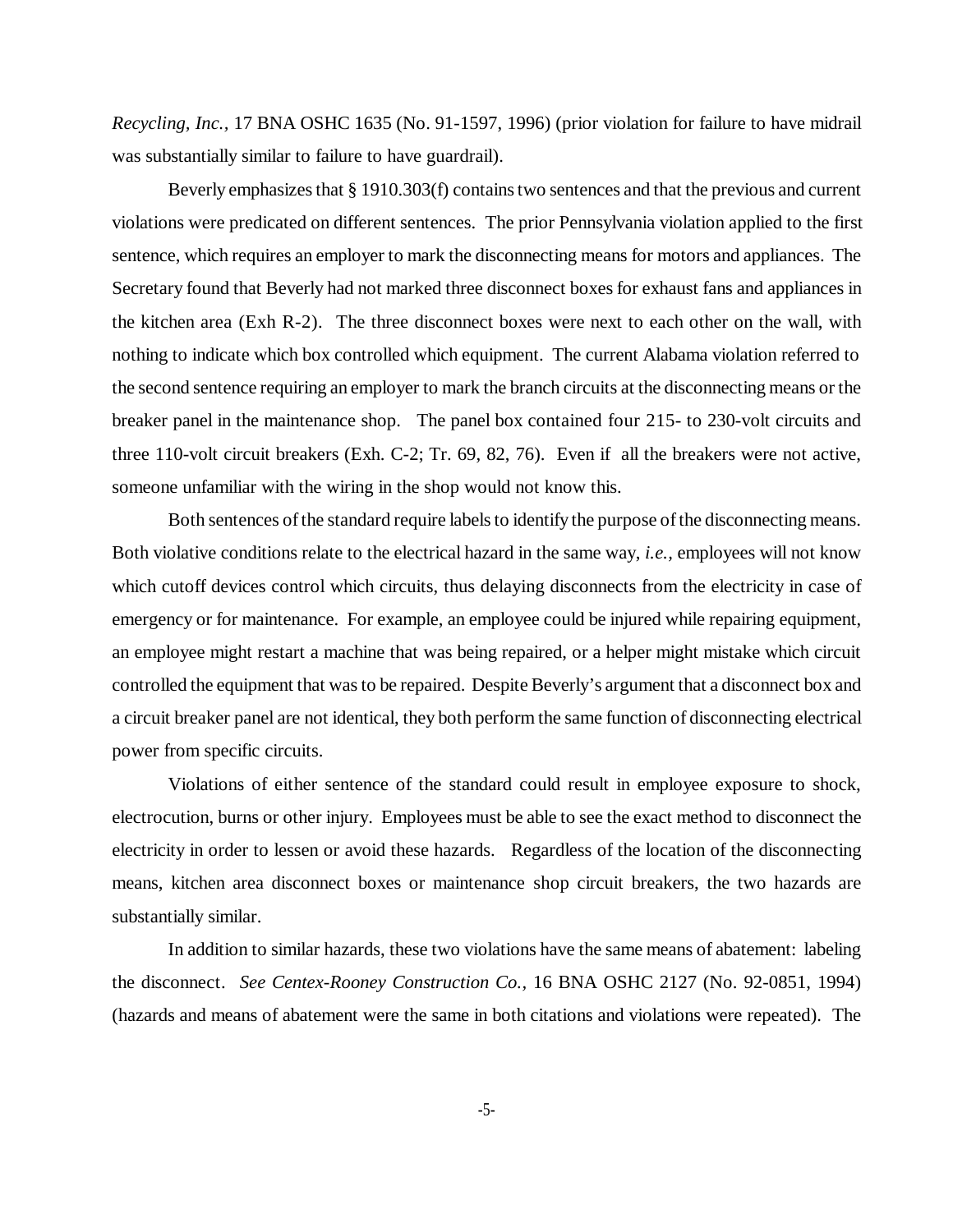similarity of the hazard and the identity of the means of abatement support the conclusion that the present violation is repeated.

#### **Field Inspection Reference Manual**

Beverly contends that Curry did not follow the FIRM because the FIRM provides that a repeat violation only applies to a multi-facility employer if the repeated violation recurred within the same OSHA area office jurisdiction. However, that section of the FIRM begins with the statement that "(w)here a national inspection history has not been obtained, the following criteria regarding geographical limitations shall apply." (FIRM Chapter III.C.2.f.(4)(c); Exh. R-1). In this case, Curry obtained Beverly's national inspection history. Curry testified that he routinely checked an employer's nationwide inspection history on all of his cases (Tr. 41). This procedure is recommended by the FIRM. It requires OSHA to obtain a nationwide inspection history of an employer were high gravity serious violations are to be cited; it encourages OSHA to obtain a nationwide inspection history for lesser gravity violations. (FIRM Chapter III.C.2.f. $(4)(a)$  and (b); Exh. R-1). Moreover, the FIRM does not have the force of law. It provides guidance to assist inspectors in the uniform enforcement of the Act. Beverly's contention that OSHA did not follow the FIRM is without merit.

The violation of § 1910.303(f) is affirmed as repeat.

# **PENALTY ASSESSMENT**

The Commission is the final arbiter of penalties in all contested cases. Section 17(j) of the Act requires that when assessing penalties, the Commission must give "due consideration" to the size of the employer's business, the gravity of the violation, the good faith of the employer, and the prior history of violations. 29 U. S. C. § 666(j). Generally, the gravity of the violation is the primary consideration in assessing penalties. *Trinity Industries, Inc.,* 15 BNA OSHC 1481, 1483 (No. 88-2691, 1992). Considerations of gravity include the nature of the violation, the number of employees exposed, the duration of exposure, and the likelihood that any injury would result from the hazard. Although Davis used electrical tools and equipment throughout the workday, the gravity of this violation is low. The maintenance supervisor was knowledgeable and kept the shop area in notable order. The small number of breakers and the ease with which the breaker panel could be accessed would permit someone, even without knowledge of the wiring, to disconnect all the circuits in a relatively short time. As an enterprise, Beverly has 900 employees and has 120 to 130 employees in the facility (Tr. 42). It is given